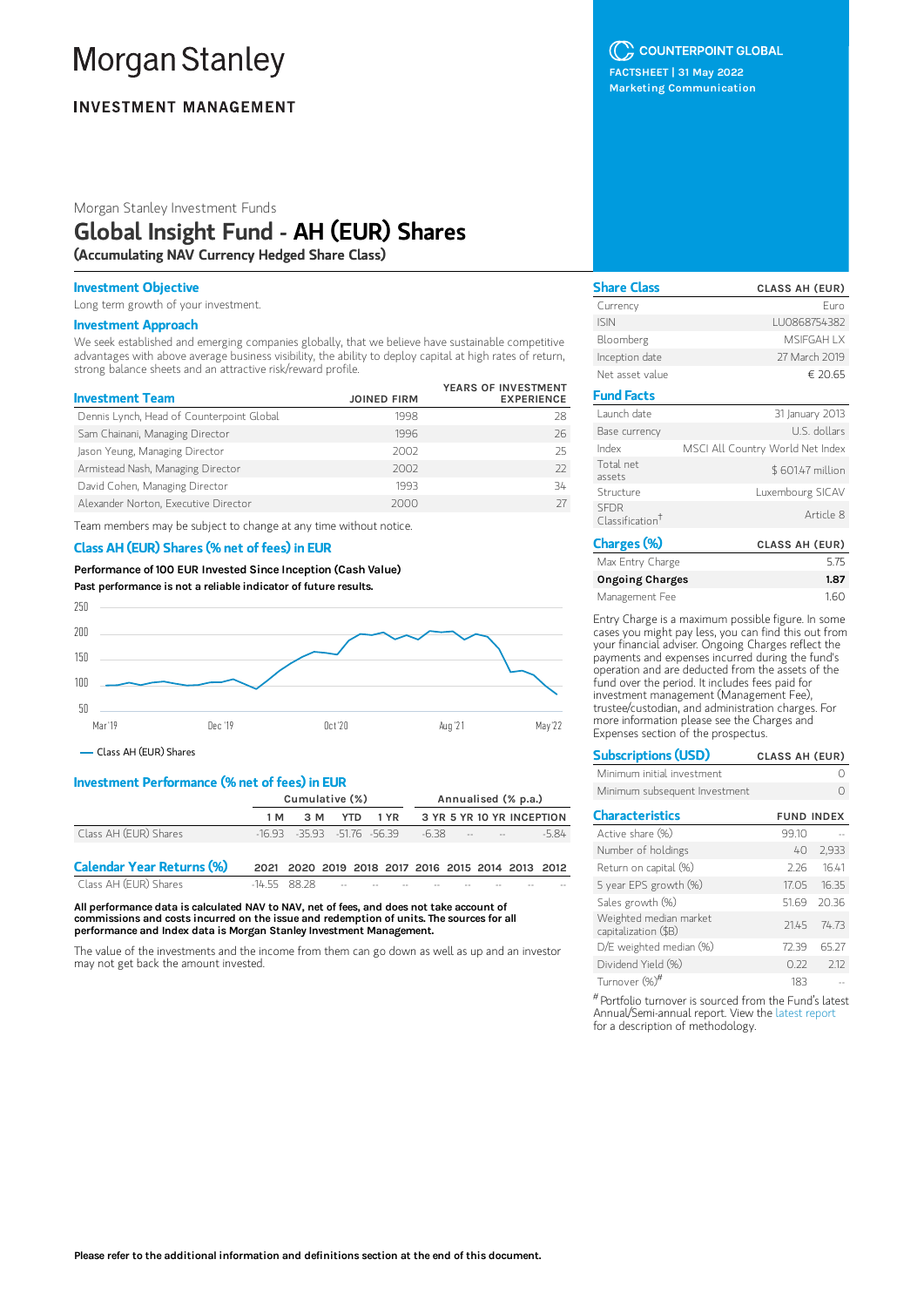| Top Countries (% of Total Net Assets) <sup>1</sup> |                      |       | <b>INDEX</b> |
|----------------------------------------------------|----------------------|-------|--------------|
|                                                    | <b>United States</b> | 63.33 | 60.55        |
|                                                    | Netherlands          | 12.79 | 1.04         |
|                                                    | Singapore            | 8.39  | 0.35         |
| United Kingdom                                     |                      | 4.93  | 3.94         |
|                                                    | Canada               | 4.77  | 3.27         |
|                                                    | Sweden               | 1.70  | 0.86         |
|                                                    | Australia            | 1.05  | 2.00         |
|                                                    | Belgium              | 0.89  | 0.23         |
|                                                    | China                | 0.15  | 3.50         |
|                                                    | Cash                 | 1.33  |              |

| Sector Allocation (% of Total Net Assets) <sup>1,2</sup> | <b>FUND</b>               | <b>INDEX</b> |       |
|----------------------------------------------------------|---------------------------|--------------|-------|
|                                                          | Information<br>Technology | 46.86        | 21.34 |
|                                                          | Health Care               | 18.84        | 12.32 |
|                                                          | Consumer<br>Discretionary | 15.57        | 10.96 |
|                                                          | Communication<br>Services | 7.55         | 7.82  |
|                                                          | Industrials               | 3.87         | 9.37  |
|                                                          | Financials                | 3.61         | 14.77 |
|                                                          | Materials                 | 0.37         | 5.12  |
|                                                          | Other                     | 1.30         |       |
|                                                          | Cash                      | 1.33         |       |

<sup>†</sup> This Fund is classified as an Article 8 product under the Sustainable Finance Disclosure Regulation. Article 8 products are those which promote environmental or social characteristics and which integrate sustainability into the investment process in a binding manner. Before making any decision to invest in the fund mentioned herein, please refer to all the characteristics and objectives of the Fund noted in the current Prospectus and KIID at morganstanleyinvestmentfunds.com.

<sup>1</sup>May not sum to 100% due to the exclusion of other assets and liabilities. <sup>2</sup> For additional information regarding sector classification/definitions please visit www.msci.com/gics and the glossary at www.morganstanley.com/im. <sup>3</sup> These securities and percentage allocations are only for illustrative purposes and do not constitute, and should not be construed as, investment advice or recommendations with respect to the securities or investments mentioned.

Please refer to the Prospectus for full risk disclosures, available at w.morganstanleyinvestmentfunds.com. All data as of 31.05.2022 and subject to change daily.

| Top Holdings (% of Total Net Assets) <sup>3</sup> | <b>FUND</b> | <b>INDEX</b> |
|---------------------------------------------------|-------------|--------------|
| Royalty Pharma Plc                                | 8.18        | 0.02         |
| Adven NV                                          | 6.52        | 0.05         |
| <b>ASML Holding NV</b>                            | 6.27        | 0.39         |
| Mercadolibre Inc.                                 | 6.15        | 0.06         |
| Coupang Inc                                       | 549         |              |
| Sealtd                                            | 4.93        | 0.04         |
| Snowflake Inc.                                    | 4.84        | 0.04         |
| Shopify Inc                                       | 4.77        | 0.07         |
| Cloudflare Inc.                                   | 4.74        | 0.02         |
| The Trade Desk, Inc.                              | 4.16        | 0.04         |
| Total                                             | 56.05       |              |

# Share Class AH (EUR) Risk and Reward Profile

| Lower Risk |  |  | Higher Risk |  |
|------------|--|--|-------------|--|
|            |  |  |             |  |

Potentially Lower Rewards Potentially Higher Rewards

The risk and reward category shown is based on historic data.

- Historic figures are only a guide and may not be a reliable indicator of what may happen in the future.
- As such this category may change in the future.
- $\bullet$ The higher the category, the greater the potential reward, but also the greater the risk of losing the investment. Category 1 does not indicate a risk free investment.
- The fund is in this category because it invests in company shares and the fund's simulated and/or realised return has experienced high rises and falls historically.
- The fund may be impacted by movements in the exchange rates between the fund's currency and the currencies of the fund's investments.

This rating does not take into account other risk factors which should be considered before investing, these include:

- The fund relies on other parties to fulfill certain services, investments or transactions. If these parties become insolvent, it may expose the fund to financial loss.
- Sustainability factors can pose risks to investments, for example: impact asset values, increased operational costs.
- There may be an insufficient number of buyers or sellers which may affect the funds ability to buy or sell securities.
- Investment in China A-Shares via Shanghai-Hong Kong and Shenzhen-Hong Kong Stock Connect programs may also entail additional risks, such as risks linked to the ownership of shares.
- There are increased risks of investing in emerging markets as political, legal and operational systems may be less developed than in developed markets.
- In order to achieve the currency hedging, this share class relies on other parties to fulfil certain contractual obligations, as these parties may fail to do so there is a higher risk to your investment.
- Past performance is not a reliable indicator of future results. Returns may increase or decrease as a result of currency fluctuations. The value of investments and the income from them can go down as well as up and investors may lose all or a substantial portion of his or her investment.
- The value of the investments and the income from them will vary and there can be no assurance that the Fund will achieve its investment objectives.
- Investments may be in a variety of currencies and therefore changes in rates of exchange between currencies may cause the value of investments to decrease or increase. Furthermore, the value of investments may be adversely affected by fluctuations in exchange rates between the investor's reference currency and the base currency of the investments.

#### Additional A Share Classes

|         | <b>CURRENCY</b> | <b>I AUNCH</b> | <b>ISIN</b>   | <b>BLOOMBERG</b> |
|---------|-----------------|----------------|---------------|------------------|
|         | LISD.           | 31 01 2013     | LU0868753731  | MSIEGUA I X      |
| A (EUR) | <b>FUR</b>      | 26 02 2021     | 1112295320068 | MOFGAAF I X      |

This is a marketing communication. Applications for shares in the Fund should not be made without first consulting the current Prospectus and the Key Investor Information Document ("KIID"), which are available in English and in the official language of your local jurisdiction at

rganstanleyinvestmentfunds.com or free of charge from the Registered Office of Morgan Stanley Investment Funds, European Bank and Business Centre, 6B route de Trèves, L-2633 Senningerberg, R.C.S. Luxemburg B 29 192. A summary of investor rights is available in English at the same website. If the management company of the relevant Fund decides to terminate its arrangement for marketing that Fund in any EEA country where it is

registered for sale, it will do so in accordance with the relevant UCITS rules.

#### **DEFINITIONS**

The 5 year Earnings Per Share (EPS) growth rate is the weighted

average of earnings per share growth for all securities in the portfolio projected for the past five fiscal years. Earnings per share for a company is defined as total earnings divided by shares outstanding. Active Share is a measure of the percentage of stock holdings in a managers portfolio that differ from the benchmark index (based on holdings and weight of holdings). Active Share scores range from 0%-100%. A score of 100% means you are completely different from the benchmark. Active Share calculation may consolidate holdings with the same economic exposure. Bloomberg stands for 'Bloomberg Global Identifier (BBGID)'. This is a unique 12 digit alphanumerical code designed to enable the identification of securities, such as the Morgan Stanley Investment Funds sub-funds at share class level, on a Bloomberg Terminal. The Bloomberg Terminal, a system provided by Bloomberg L.P., enables analysts to access and analyse real-time financial market data. Each Bloomberg code starts with the same BBG prefix, followed by nine further characters that we list here in this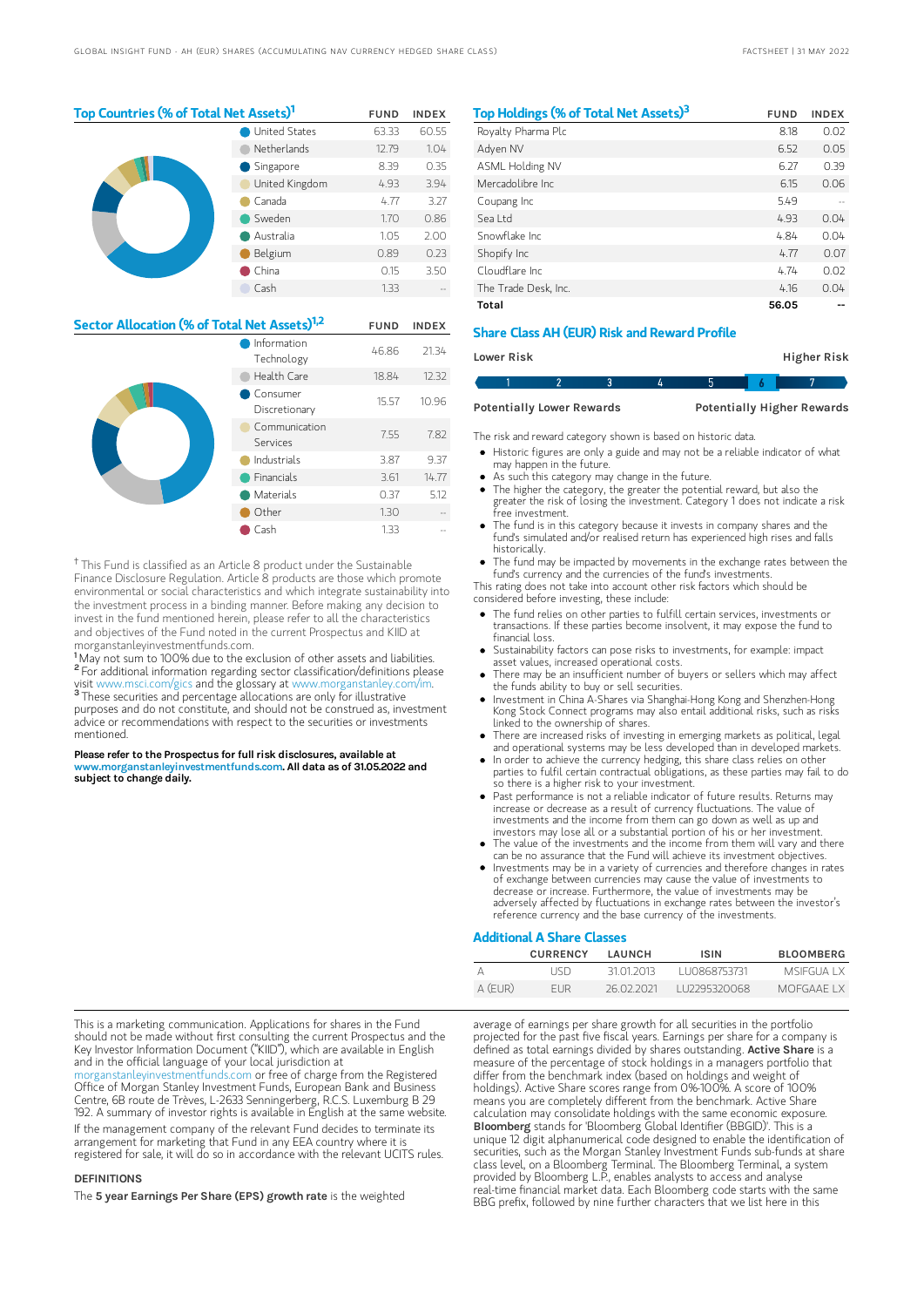guide for each share class of each fund. Debt/equity (D/E) is a measure of a company's financial leverage calculated by dividing its total liabilities by stockholders' equity. Dividend yield is the ratio between how much a company pays out in dividends each year relative to its share price. ISIN is the international securities identification number (ISIN), a 12 digit code consisting of numbers and letters that distinctly identifies securities. NAV is the Net Asset Value per share of the Fund (NAV), which represents the value of the assets of a fund less its liabilities. Number of holdings provided are a typical range, not a maximum number. The portfolio may exceed this from time to time due to market conditions and outstanding trades. Return on capital is a measure of a company's efficiency at allocating the capital under its control to profitable investments, calculated by dividing net income minus dividends by total capital. Sales growth is the increase in sales over a specific period of time, often but not necessarily annually. Weighted median market capitalization is the point at which half of the market value of a portfolio or index is invested in stocks with a greater market cap, while the other half of the market value is invested in stocks with a lower market cap.

#### INDEX INFORMATION

The MSCI All Country World Net Index (ACWI) is a free float-adjusted market capitalization weighted index designed to measure the equity market performance of developed and emerging markets. The term "free float" represents the portion of shares outstanding that are deemed to be available for purchase in the public equity markets by investors. The performance of the Index is listed in U.S. dollars and assumes reinvestment of net dividends. The index is unmanaged and does not include any expenses, fees or sales charges. It is not possible to invest directly in an index.

#### **DISTRIBUTION**

This communication is only intended for and will only be distributed to persons resident in jurisdictions where such distribution or availability would not be contrary to local laws or regulations. In particular, the Shares are not for distribution to US persons.

Ireland: MSIM Fund Management (Ireland) Limited. Registered Office: The Observatory, 7-11 Sir John Rogerson's Quay, Dublin 2, D02 VC42, Ireland. Registered in Ireland as a private company limited by shares under company number 616661. MSIM Fund Management (Ireland) Limited is regulated by the Central Bank of Ireland. United Kingdom: Morgan Stanley Investment Management Limited is authorised and regulated by the Financial Conduct Authority. Registered in England. Registered No. 1981121. Registered Office: 25 Cabot Square, Canary Wharf, London E14 4QA, authorised and regulated by the Financial Conduct Authority. Dubai: Morgan Stanley Investment Management Limited (Representative Office, Unit Precinct 3-7th Floor-Unit 701 and 702, Level 7, Gate Precinct Building 3, Dubai International Financial Centre, Dubai, 506501, United Arab Emirates. Telephone: +97 (0)14 709 7158). Italy: MSIM Fund Management (Ireland)Limited, Milan Branch (Sede Secondaria di Milano) is a branch of MSIM Fund Management (Ireland) Limited, a company registered in Ireland, regulated by the Central Bank of Ireland and whose registered office is at The Observatory, 7-11 Sir John Rogerson's Quay, Dublin 2, D02 VC42, Ireland. MSIM Fund Management (Ireland) Limited Milan Branch (Sede Secondaria di Milano) with seat in Palazzo Serbelloni Corso Venezia, 16 20121 Milano, Italy, is registered in Italy with company number and VAT number 11488280964. The Netherlands: MSIM Fund Management (Ireland) Limited, Rembrandt Tower, 11th Floor Amstelplein 1 1096HA, Netherlands. Telephone: 31 2-0462-1300. Morgan Stanley Investment Management is a branch office of MSIM Fund Management (Ireland) Limited. MSIM Fund Management (Ireland) Limited is regulated by the Central Bank of Ireland. France: MSIM Fund Management (Ireland) Limited, Paris Branch is a branch of MSIM Fund Management (Ireland) Limited, a company registered in Ireland, regulated by the Central Bank of Ireland and whose registered office is at The Observatory, 7-11 Sir John Rogerson's Quay, Dublin 2, D02 VC42, Ireland. MSIM Fund Management (Ireland) Limited Paris Branch with seat at 61 rue de Monceau 75008 Paris, France, is registered in France with company number 890 071 863 RCS. Spain: MSIM Fund Management (Ireland) Limited, Sucursal en España is a branch of MSIM Fund Management (Ireland) Limited, a company registered in Ireland, regulated by the Central Bank of Ireland and whose registered office is at The Observatory, 7-11 Sir John Rogerson's Quay, Dublin 2, D02 VC42, Ireland. MSIM Fund Management (Ireland) Limited, Sucursal en España with seat in Calle Serrano 55, 28006, Madrid, Spain, is registered in Spain with tax identification number W0058820B. Switzerland: Morgan Stanley & Co. International plc, London, Zurich Branch Authorised and regulated by the Eidgenössische Finanzmarktaufsicht ("FINMA"). Registered with the Register of Commerce Zurich CHE-115.415.770. Registered Office: Beethovenstrasse 33, 8002 Zurich, Switzerland, Telephone +41 (0) 44 588 1000. Facsimile Fax: +41(0) 44 588 1074.

Australia: This publication is disseminated in Australia by Morgan Stanley Investment Management (Australia) Pty Limited ACN: 122040037, AFSL No. 314182, which accepts responsibility for its contents. This publication, and any access to it, is intended only for "wholesale clients" within the

meaning of the Australian Corporations Act. Hong Kong: This document has been issued by Morgan Stanley Asia Limited for use in Hong Kong and shall only be made available to "professional investors" as defined under the Securities and Futures Ordinance of Hong Kong (Cap 571). The contents of this document have not been reviewed nor approved by any regulatory authority including the Securities and Futures Commission in Hong Kong. Accordingly, save where an exemption is available under the relevant law, this document shall not be issued, circulated, distributed, directed at, or made available to, the public in Hong Kong. Singapore: This publication should not be considered to be the subject of an invitation for subscription or purchase, whether directly or indirectly, to the public or any member of the public in Singapore other than (i) to an institutional investor under section 304 of the Securities and Futures Act, Chapter 289 of Singapore ("SFA"), (ii) to a "relevant person" (which includes an accredited investor) pursuant to section 305 of the SFA, and such distribution is in accordance with the conditions specified in section 305 of the SFA; or (iii) otherwise pursuant to, and in accordance with the conditions of, any other applicable provision of the SFA. In particular, for investment funds that are not authorized or recognized by the MAS, units in such funds are not allowed to be offered to the retail public; any written material issued to persons as aforementioned in connection with an offer is not a prospectus as defined in the SFA and, accordingly, statutory liability under the SFA in relation to the content of prospectuses does not apply, and investors should consider carefully whether the investment is suitable for them. This publication has not been reviewed by the Monetary Authority of Singapore.

Chile: Neither the Fund nor the interests in the Fund are registered in the Registry of Offshore Securities (el Registro de Valores Extranjeros) or subject to the supervision of the Commission for the Financial Market (la Comisión para el Mercado Financiero). This document and other offering materials relating to the offer of the interests in the Fund do not constitute a public offer of, or an invitation to subscribe for or purchase, the Fund interests in the Republic of Chile, other than to individually identified purchasers pursuant to a private offering within the meaning of Article 4 of the Chilean Securities Act (la Ley del Mercado de Valores) (an offer that is not "addressed to the public at large or to a certain sector or specific group of the public").

Peru: The interests in the Fund have not been and will not be registered in Peru under Decreto Legislativo 862: Ley de Fondos de Inversión y sus Sociedades Administradoras or under Decreto Legislativo 861: Ley del Mercado de Valores (the "Securities Market Law"), and are being offered to institutional investors only (as defined in article 8 of the Securities Market Law) pursuant to a private placement, according to article 5 of the Securities Market Law. The interests in the Fund have not been registered in the securities market public registry (Registro Público del Mercado de Valores) maintained by, and the offering of the Fund interests in Peru is not subject to the supervision of, the Superintendencia del Mercado de Valores. Any transfers of the Fund interests shall be subject to the limitations contained in the Securities Market Law and the regulations issued thereunder.

#### IMPORTANT INFORMATION

EMEA: This marketing communication has been issued by MSIM Fund Management (Ireland) Limited. MSIM Fund Management (Ireland) Limited is regulated by the Central Bank of Ireland. MSIM Fund Management (Ireland) Limited is incorporated in Ireland as a private company limited by shares with company registration number 616661 and has its registered address at The Observatory, 7-11 Sir John Rogerson's Quay, Dublin 2, D02 VC42, Ireland.

This document contains information relating to the sub-fund ("Fund") of Morgan Stanley Investment Funds, a Luxembourg domiciled Société d'Investissement à Capital Variable. Morgan Stanley Investment Funds (the "Company") is registered in the Grand Duchy of Luxembourg as an undertaking for collective investment pursuant to Part 1 of the Law of 17th December 2010, as amended. The Company is an Undertaking for Collective Investment in Transferable Securities ("UCITS").

Applications for shares in the Fund should not be made without first consulting the current Prospectus, Key Investor Information Document ("KIID"), Annual Report and Semi-Annual Report ("Offering Documents"), or other documents available in your local jurisdiction which is available free of charge from the Registered Office: European Bank and Business Centre, 6B route de Trèves, L-2633 Senningerberg, R.C.S. Luxemburg B 29 192. In addition, all Italian investors should refer to the 'Extended Application Form', and all Hong Kong investors should refer to the 'Additional Information for Hong Kong Investors' section, outlined within the Prospectus. Copies of the Prospectus, KIID, the Articles of Incorporation and the annual and semi- annual reports, in German, and further information can be obtained free of charge from the representative in Switzerland. The representative in Switzerland is Carnegie Fund Services S.A., 11, rue du Général-Dufour, 1204 Geneva. The paying agent in Switzerland is Banque Cantonale de Genève, 17, quai de l'Ile, 1204 Geneva. The document has been prepared solely for informational purposes and does not constitute an offer or a recommendation to buy or sell any particular security or to adopt